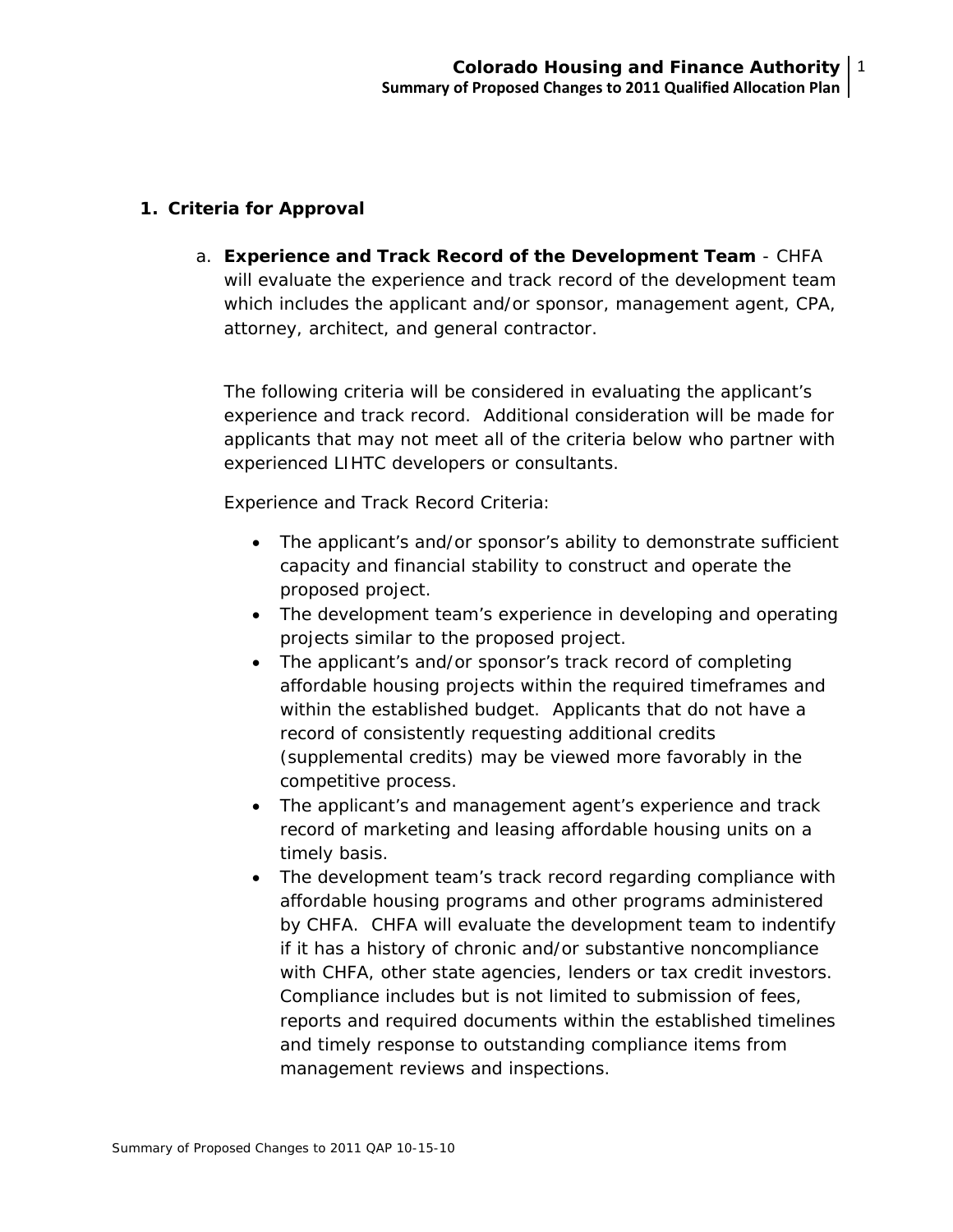- b. **Total Project Costs per Unit** –Language was added to this section to clarify how CHFA will evaluate the total project costs per unit. CHFA will evaluate the cost reasonableness of a project considering the costs per unit and tax credits requested per unit as well as other factors such as the location of the site, the size and type of project, the populations to be served and the availability and use of other funding sources.
- 2. **Application Submittals** The total annual credit available for 2011 reservations has been increased to \$12.2 million due to returned credits from 2010.
- 3. **Preliminary Reservation** The make-up of the Tax Credit Committee was revised to include CHFA's Chief Financial Officer as a voting member of the committee. This section was also revised to state that the Tax Credit Committee is the body that reviews the applications and approves projects for recommendation to the Executive Director/CEO.
- 4. **Set-Asides –**In 2011, a multiple year set-aside is being provided for two proposed HOPE VI projects: one in Denver sponsored by the Denver Housing Authority, (DHA) and one in Pueblo sponsored by the Housing Authority of the City of Pueblo, (HACP). The sponsors are applying for HOPE VI funding from HUD in November, 2010 for the redevelopment of two aging public housing projects: South Lincoln Homes located at the 10<sup>th</sup> and Osage light rail station in Denver and the Sangre de Cristo project near the Fairgrounds in Pueblo. The sponsors have indicated that the set-asides would allow them to confirm in their HOPE VI applications that they have sufficient financial leveraging of the HOPE VI funds which will help them compete more successfully for an award.

The set-aside is being provided for these projects due to the following expected benefits to their communities and the entire state:

- Bringing in millions of federal dollars that would otherwise not be available to the state;
- Preservation of affordable public housing by transforming aging and obsolete public housing projects into vibrant mixed use developments;
- Increasing the number of affordable housing units in the area;
- Bringing in a number of additional housing choice vouchers that the housing authorities can assign to other housing projects.